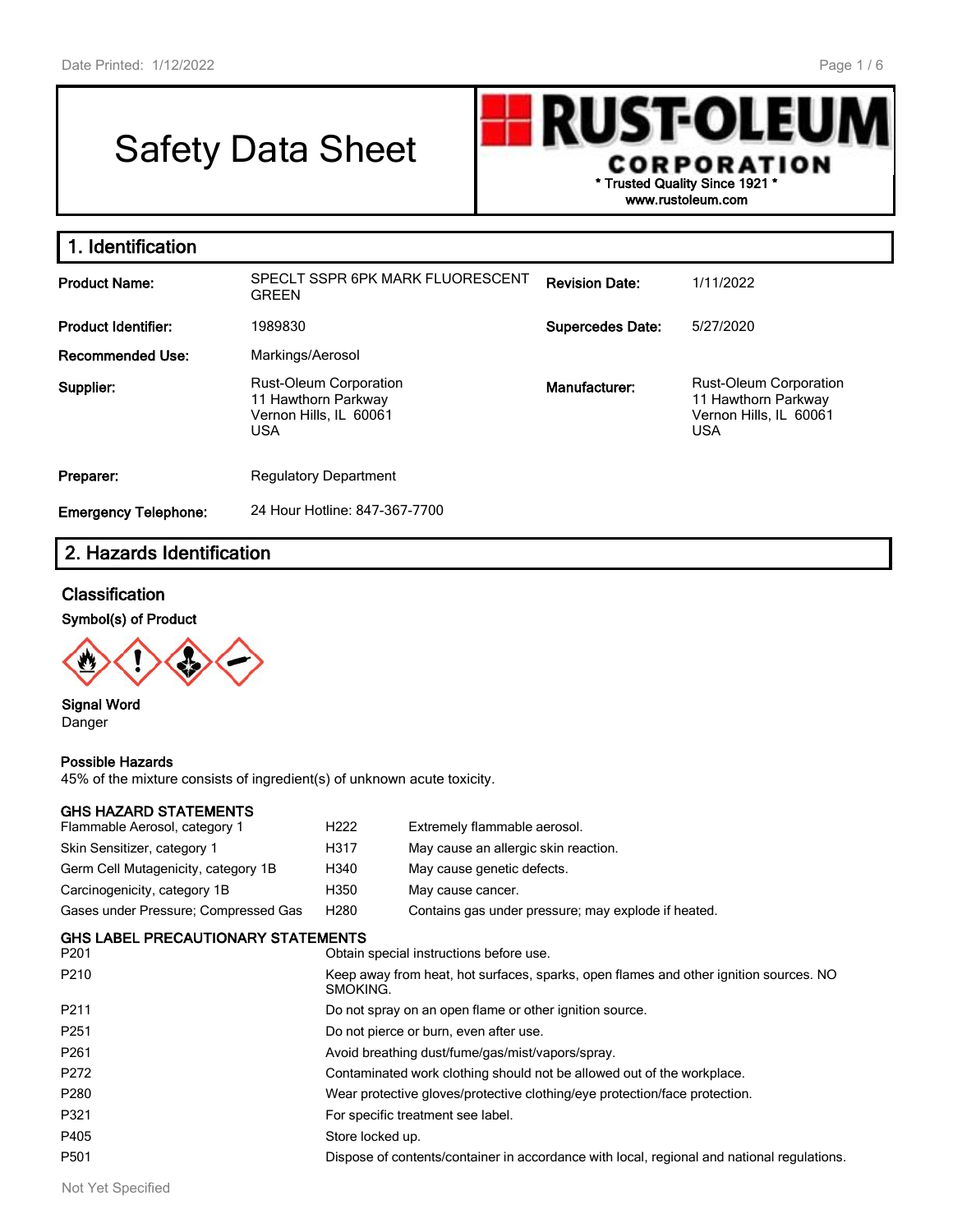| P302+P352 | IF ON SKIN: Wash with plenty of soap and water.                              |
|-----------|------------------------------------------------------------------------------|
| P308+P313 | IF exposed or concerned: Get medical advice/attention.                       |
| P333+P313 | If skin irritation or rash occurs: Get medical advice/attention.             |
| P410+P403 | Protect from sunlight. Store in a well-ventilated place.                     |
| P410+P412 | Protect from sunlight. Do not expose to temperatures exceeding 50°C (122°F). |
|           |                                                                              |

#### **GHS SDS PRECAUTIONARY STATEMENTS**

P363 Wash contaminated clothing before reuse.

# **3. Composition / Information on Ingredients**

#### **HAZARDOUS SUBSTANCES**

| <b>Chemical Name</b>                   | CAS-No.        | Wt.%<br><u>Range</u> | <b>GHS Symbols</b>          | <b>GHS Statements</b>                        |
|----------------------------------------|----------------|----------------------|-----------------------------|----------------------------------------------|
| Propane                                | 74-98-6        | $10 - 25$            | GHS04                       | H <sub>280</sub>                             |
| Naphtha, Petroleum, Hydrotreated Light | 64742-49-0     | $10 - 25$            | GHS08                       | H304                                         |
| Hydrous Magnesium Silicate             | 14807-96-6     | $2.5 - 10$           | Not Available               | Not Available                                |
| n-Butane                               | 106-97-8       | $2.5 - 10$           | GHS04                       | H <sub>280</sub>                             |
| Acetone                                | 67-64-1        | $2.5 - 10$           | GHS02-GHS07                 | H225-319-332-336                             |
| n-Butyl Acetate                        | 123-86-4       | $2.5 - 10$           | GHS02-GHS07                 | H226-336                                     |
| <b>Hydrotreated Light Distillate</b>   | 64742-47-8     | $2.5 - 10$           | GHS08                       | H304                                         |
| Aliphatic Hydrocarbon                  | 64742-89-8     | $2.5 - 10$           | GHS08                       | H304-340-350                                 |
| Xylenes (o-, m-, p- Isomers)           | 1330-20-7      | $1.0 - 2.5$          | GHS02-GHS07                 | H226-315-319-332                             |
| n-Heptane                              | 142-82-5       | $0.1 - 1.0$          | GHS02-GHS07-<br>GHS08       | H225-304-315-336                             |
| Octane                                 | 111-65-9       | $0.1 - 1.0$          | GHS02-GHS07-<br>GHS08       | H225-304-315-336                             |
| Ethylbenzene                           | $100 - 41 - 4$ | $0.1 - 1.0$          | GHS02-GHS07-<br>GHS08       | H225-304-332-351-373                         |
| <b>Stoddard Solvent</b>                | 8052-41-3      | $0.1 - 1.0$          | GHS06-GHS08                 | H304-331-372                                 |
| Methyl Ethyl Ketoxime                  | 96-29-7        | $0.1 - 1.0$          | GHS05-GHS06-<br>GHS07-GHS08 | H302-312-315-317-318-331-336<br>-350-370-373 |

# **4. First-Aid Measures**

**FIRST AID - EYE CONTACT:** Immediately flush eyes with plenty of water for at least 15 minutes holding eyelids open. Get medical attention. Do NOT allow rubbing of eyes or keeping eyes closed.

**FIRST AID - SKIN CONTACT:** Wash skin with soap and water. Remove contaminated clothing. Get medical attention if irritation develops or persists.

**FIRST AID - INHALATION:** Remove to fresh air. If not breathing, give artificial respiration. If breathing is difficult, give oxygen. Get immediate medical attention. Do NOT use mouth-to-mouth resuscitation. If you experience difficulty in breathing, leave the area to obtain fresh air. If continued difficulty is experienced, get medical assistance immediately.

**FIRST AID - INGESTION:** Aspiration hazard: Do not induce vomiting or give anything by mouth because this material can enter the lungs and cause severe lung damage. Get immediate medical attention. If swallowed, get medical attention.

# **5. Fire-Fighting Measures**

**EXTINGUISHING MEDIA:** Alcohol Film Forming Foam, Carbon Dioxide, Dry Chemical, Water Fog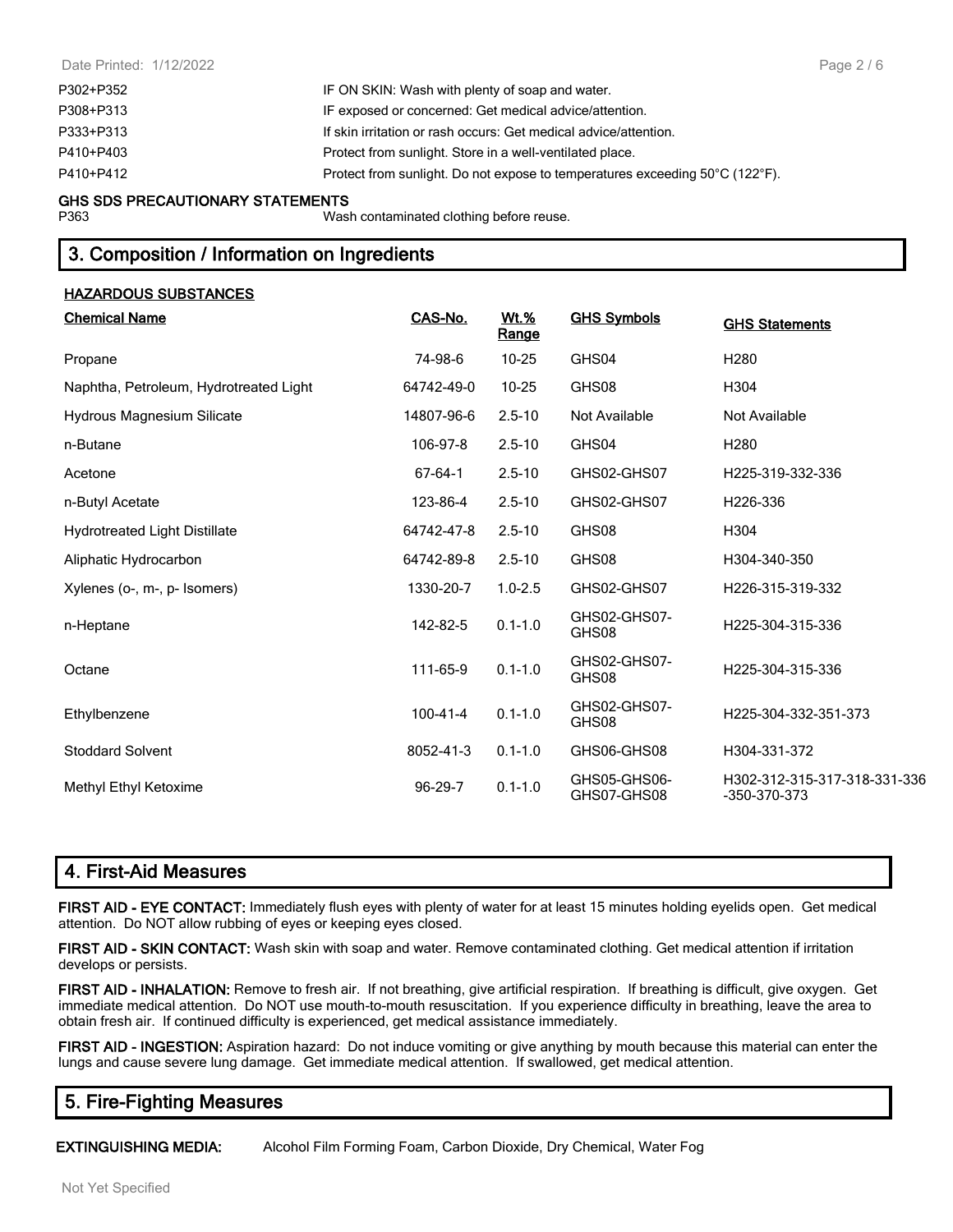**UNUSUAL FIRE AND EXPLOSION HAZARDS:** Water spray may be ineffective. Closed containers may explode when exposed to extreme heat due to buildup of steam. Closed containers may explode when exposed to extreme heat. Vapors may form explosive mixtures with air. Vapors can travel to a source of ignition and flash back. Isolate from heat, electrical equipment, sparks and open flame. Perforation of the pressurized container may cause bursting of the can. FLASH POINT IS LESS THAN -7°C (20°F). EXTREMELY FLAMMABLE LIQUID AND VAPOR!

**SPECIAL FIREFIGHTING PROCEDURES:** Water may be used to cool closed containers to prevent pressure buildup and possible autoignition or explosion. Full protective equipment including self-contained breathing apparatus should be used. Evacuate area and fight fire from a safe distance. Use water spray to keep fire-exposed containers cool. Containers may explode when heated.

**Special Fire and Explosion Hazard (Combustible Dust):** No Information

# **6. Accidental Release Measures**

**STEPS TO BE TAKEN IF MATERIAL IS RELEASED OR SPILLED:** Contain spilled liquid with sand or earth. DO NOT use combustible materials such as sawdust. Isolate the hazard area and deny entry to unnecessary and unprotected personnel. Remove all sources of ignition, ventilate area and remove with inert absorbent and non-sparking tools. Dispose of according to local, state (provincial) and federal regulations. Do not incinerate closed containers. Ventilate area, isolate spilled material, and remove with inert absorbent. Dispose of contaminated absorbent, container, and unused contents in accordance with local, state, and federal regulations.

# **7. Handling and Storage**

**HANDLING:** Wash thoroughly after handling. Wash hands before eating. Remove contaminated clothing and launder before reuse. Use only in a well-ventilated area. Use only with adequate ventilation. Follow all SDS and label precautions even after container is emptied because it may retain product residues. Avoid breathing fumes, vapors, or mist. Avoid contact with eyes, skin and clothing. **STORAGE:** Keep containers tightly closed. Isolate from heat, electrical equipment, sparks and open flame. Contents under pressure. Do not store above 120°F (49°C). Store large quantities in buildings designed and protected for storage of flammable aerosols. Keep away from heat, sparks, flame and sources of ignition. Contents under pressure. Do not expose to heat or store above 120°F (49°C). Avoid excess heat. Product should be stored in tightly sealed containers and protected from heat, moisture, and foreign materials.

#### **Advice on Safe Handling of Combustible Dust:** No Information

| <b>Chemical Name</b>                             | CAS-No.    | Weight %<br>Less Than | <b>ACGIH TLV-</b><br><b>TWA</b> | <b>ACGIH TLV-</b><br><b>STEL</b> | <b>OSHA PEL-</b><br><b>TWA</b> | <b>OSHA PEL-</b><br><b>CEILING</b> |
|--------------------------------------------------|------------|-----------------------|---------------------------------|----------------------------------|--------------------------------|------------------------------------|
| Propane                                          | 74-98-6    | 20.0                  | N.E.                            | N.E.                             | $1000$ ppm                     | <b>N.E.</b>                        |
| Naphtha, Petroleum,<br><b>Hydrotreated Light</b> | 64742-49-0 | 20.0                  | N.E.                            | N.E.                             | <b>N.E.</b>                    | N.E.                               |
| <b>Hydrous Magnesium Silicate</b>                | 14807-96-6 | 10.0                  | $2 \text{ mg/m}$                | N.E.                             | N.E.                           | N.E.                               |
| n-Butane                                         | 106-97-8   | 10.0                  | <b>N.E.</b>                     | $1000$ ppm                       | N.E.                           | N.E.                               |
| Acetone                                          | 67-64-1    | 10.0                  | 250 ppm                         | 500 ppm                          | $1000$ ppm                     | N.E.                               |
| n-Butyl Acetate                                  | 123-86-4   | 5.0                   | 50 ppm                          | $150$ ppm                        | $150$ ppm                      | N.E.                               |
| <b>Hydrotreated Light Distillate</b>             | 64742-47-8 | 5.0                   | N.E.                            | N.E.                             | N.E.                           | N.E.                               |
| Aliphatic Hydrocarbon                            | 64742-89-8 | 5.0                   | N.E.                            | N.E.                             | N.E.                           | N.E.                               |
| Xylenes (o-, m-, p- Isomers)                     | 1330-20-7  | 5.0                   | $100$ ppm                       | $150$ ppm                        | $100$ ppm                      | N.E.                               |
| n-Heptane                                        | 142-82-5   | 1.0                   | $400$ ppm                       | $500$ ppm                        | 500 ppm                        | N.E.                               |
| Octane                                           | 111-65-9   | 1.0                   | $300$ ppm                       | N.E.                             | 500 ppm                        | N.E.                               |
| Ethylbenzene                                     | 100-41-4   | 1.0                   | 20 ppm                          | N.E.                             | $100$ ppm                      | N.E.                               |
| <b>Stoddard Solvent</b>                          | 8052-41-3  | 1.0                   | $100$ ppm                       | N.E.                             | 500 ppm                        | N.E.                               |
| Methyl Ethyl Ketoxime                            | 96-29-7    | 1.0                   | $10$ ppm                        | N.E.                             | N.E.                           | N.E.                               |

# **8. Exposure Controls / Personal Protection**

#### **PERSONAL PROTECTION**

**ENGINEERING CONTROLS:** Provide general dilution of local exhaust ventilation in volume and pattern to keep TLV of hazardous ingredients below acceptable limits. Use process enclosures, local exhaust ventilation, or other engineering controls to control airborne levels below recommended exposure limits. Use explosion-proof ventilation equipment. Prevent build-up of vapors by opening all doors and windows to achieve cross-ventilation.

**RESPIRATORY PROTECTION:** A respiratory protection program that meets OSHA 1910.134 and ANSI Z88.2 requirements must be followed whenever workplace conditions warrant a respirator's use. A NIOSH/MSHA approved air purifying respirator with organic vapor cartridge or canister may be permissible under certain circumstances where airborne concentrations are expected to exceed exposure limits.

**SKIN PROTECTION:** Use impervious gloves to prevent skin contact and absorption of this material through the skin.

**EYE PROTECTION:** Use safety eyewear designed to protect against splash of liquids.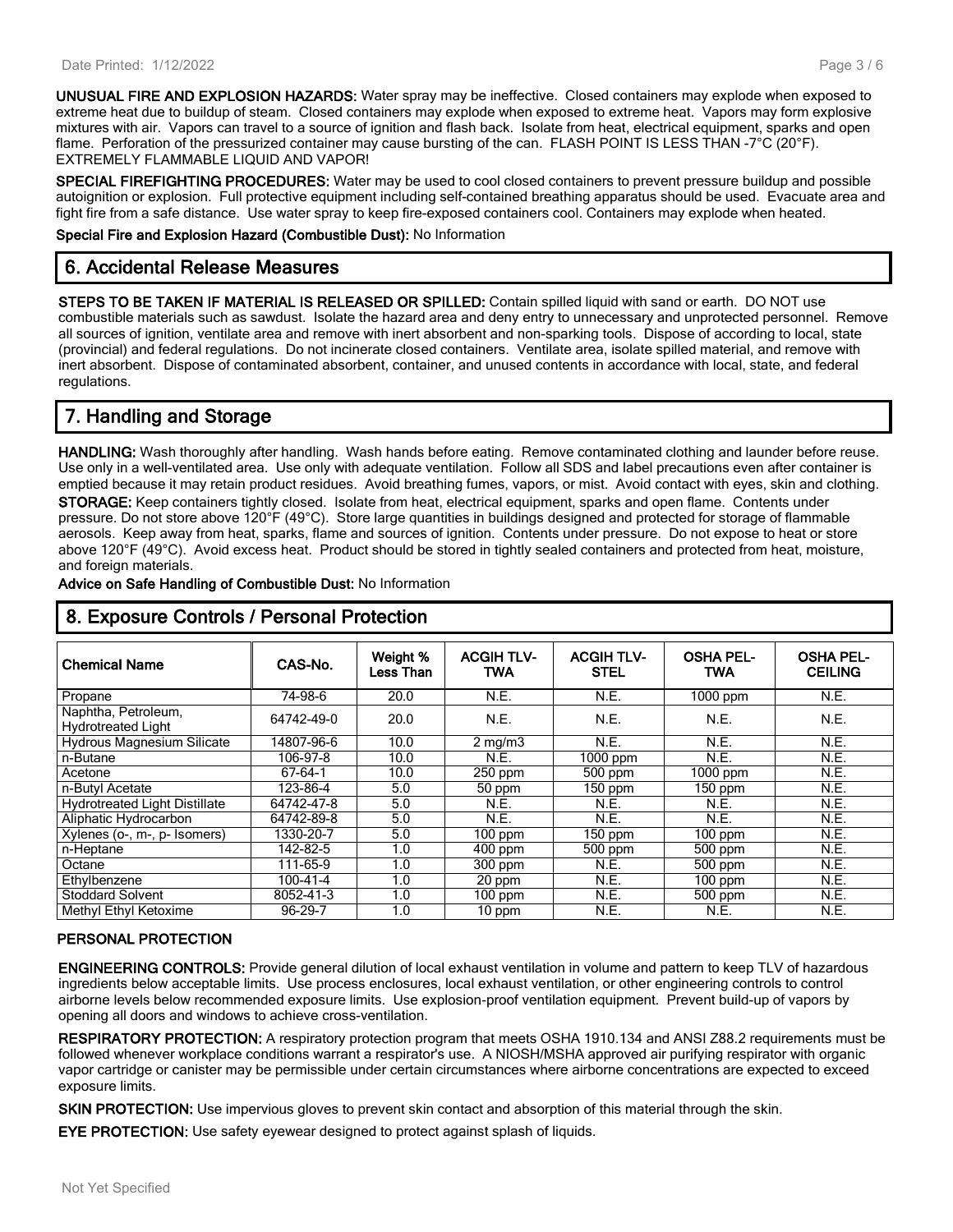**OTHER PROTECTIVE EQUIPMENT:** Refer to safety supervisor or industrial hygienist for further guidance regarding types of personal protective equipment and their applications. Refer to safety supervisor or industrial hygienist for further information regarding personal protective equipment and its application.

**HYGIENIC PRACTICES:** Wash thoroughly with soap and water before eating, drinking or smoking. Remove contaminated clothing immediately and launder before reuse.

**Engineering Measures for Combustible Dust:** No Information

# **9. Physical and Chemical Properties**

| Appearance:                 | Aerosolized Mist           | <b>Physical State:</b>            | Liguid       |
|-----------------------------|----------------------------|-----------------------------------|--------------|
|                             |                            |                                   |              |
| Odor:                       | Solvent Like               | <b>Odor Threshold:</b>            | N.E.         |
| <b>Specific Gravity:</b>    | 0.871                      | pH:                               | N.A.         |
| Freeze Point, °C:           | N.D.                       | <b>Viscosity:</b>                 | N.D.         |
| <b>Solubility in Water:</b> | Slight                     | Partition Coefficient, n-octanol/ |              |
| Decomposition Temp., °C:    | N.D.                       | water:                            | N.D.         |
| Boiling Range, °C:          | $-37 - 537$                | <b>Explosive Limits, vol%:</b>    | $0.9 - 13.0$ |
| <b>Flammability:</b>        | <b>Supports Combustion</b> | Flash Point, °C:                  | -96          |
| <b>Evaporation Rate:</b>    | <b>Faster than Ether</b>   | Auto-Ignition Temp., °C:          | N.D.         |
| <b>Vapor Density:</b>       | Heavier than Air           | Vapor Pressure:                   | N.D.         |
|                             |                            |                                   |              |

(See "Other information" Section for abbreviation legend)

# **10. Stability and Reactivity**

**Conditions to Avoid:** Avoid temperatures above 120°F (49°C). Avoid all possible sources of ignition.

**Incompatibility:** Incompatible with strong oxidizing agents, strong acids and strong alkalies.

**Hazardous Decomposition:** By open flame, carbon monoxide and carbon dioxide. When heated to decomposition, it emits acrid smoke and irritating fumes. Contains solvents which may form carbon monoxide, carbon dioxide, and formaldehyde.

**Hazardous Polymerization:** Will not occur under normal conditions.

**Stability:** This product is stable under normal storage conditions.

# **11. Toxicological Information**

**EFFECTS OF OVEREXPOSURE - EYE CONTACT:** Causes Serious Eye Irritation

**EFFECTS OF OVEREXPOSURE - SKIN CONTACT:** Substance may cause slight skin irritation. Prolonged or repeated contact may cause skin irritation.

**EFFECTS OF OVEREXPOSURE - INHALATION:** Harmful if inhaled. High gas, vapor, mist or dust concentrations may be harmful if inhaled. Avoid breathing fumes, spray, vapors, or mist. High vapor concentrations are irritating to the eyes, nose, throat and lungs. Prolonged or excessive inhalation may cause respiratory tract irritation. Constituents of this product include crystalline silica dust which ,if inhalable, can may cause silicosis, a form of progressive pulmonary fibrosis. Inhalable crystalline silica is listed by IARC as a group I carcinogen (lung) based on sufficient evidence in occupationally exposed humans and sufficient evidence in animals. Crystalline silica is also listed by the NTP as a known human carcinogen. Constituents may also contain asbestiform or nonasbestiform tremolite or other silicates as impurities, and above de minimus exposure to these impurities in inhalable form may be carcinogenic or cause other serious lung problems.

#### **EFFECTS OF OVEREXPOSURE - INGESTION:** Harmful if swallowed.

**EFFECTS OF OVEREXPOSURE - CHRONIC HAZARDS:** May cause central nervous system disorder (e.g., narcosis involving a loss of coordination, weakness, fatigue, mental confusion, and blurred vision) and/or damage. High concentrations may lead to central nervous system effects (drowsiness, dizziness, nausea, headaches, paralysis, and blurred vision) and/or damage. Reports have associated repeated and prolonged occupational overexposure to solvents with permanent brain and nervous system damage. Overexposure to xylene in laboratory animals has been associated with liver abnormalities, kidney, lung, spleen, eye and blood damage as well as reproductive disorders. Effects in humans, due to chronic overexposure, have included liver, cardiac abnormalities and nervous system damage. IARC lists Ethylbenzene as a possible human carcinogen (group 2B).

**PRIMARY ROUTE(S) OF ENTRY:** Eye Contact, Ingestion, Inhalation, Skin Absorption, Skin Contact

|            | <b>ACUTE TOXICITY VALUES</b>                                                                               |                                               |             |              |
|------------|------------------------------------------------------------------------------------------------------------|-----------------------------------------------|-------------|--------------|
|            | The acute effects of this product have not been tested. Data on individual components are tabulated below: |                                               |             |              |
| CAS-No.    | <b>Chemical Name</b>                                                                                       | Oral LD50                                     | Dermal LD50 | Vapor LC50   |
| 0.1710 100 | Alexandra Demolectic Holdschung and Historic                                                               | $\sim$ FOOD $\sim$ $\sim$ 4 $\sim$ D $\sim$ 4 |             | $1074 - 107$ |

| 64742-49-0 | Naphtha, Petroleum, Hydrotreated Light | >5000 mg/kg Rat | >3160 mg/kg Rabbit  | >4951 mg/L Rat |
|------------|----------------------------------------|-----------------|---------------------|----------------|
| 14807-96-6 | Hydrous Magnesium Silicate             | 6000            | N.E                 | 30             |
| 106-97-8   | n-Butane                               | N.E.            | N.E.                | 658 mg/L Rat   |
| 67-64-1    | Acetone                                | 5800 mg/kg Rat  | >15700 mg/kg Rabbit | 50.1 mg/L Rat  |

| Oral LD50       | Dermal LD50         | Vap               |
|-----------------|---------------------|-------------------|
| ∙5000 mg/kg Rat | >3160 mg/kg Rabbit  | >4951             |
| 6000            | N.F.                |                   |
| N.F.            | N.F.                | 658 r             |
| 5800 mg/kg Rat  | >15700 mg/kg Rabbit | 50.1 <sub>1</sub> |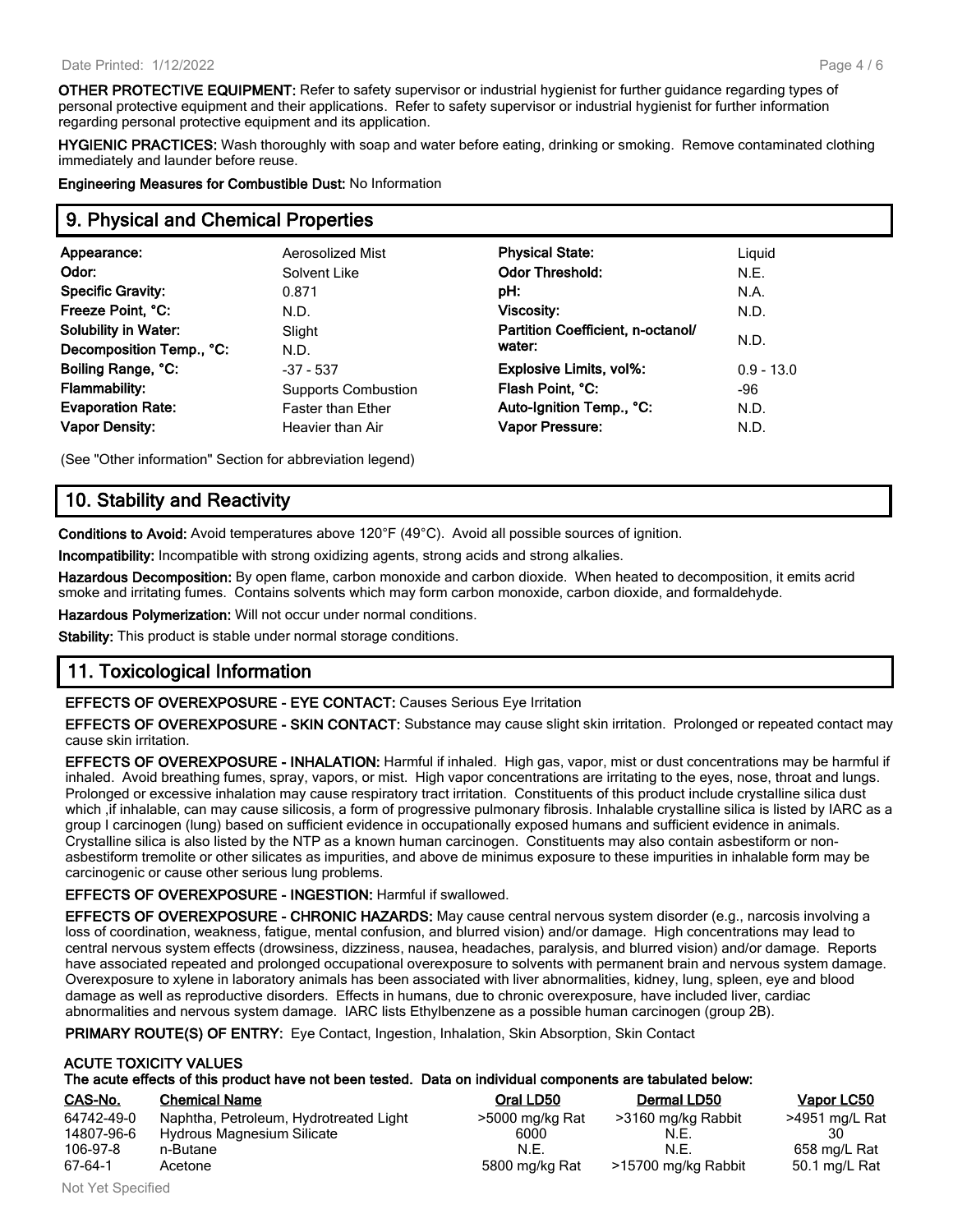| 123-86-4   | n-Butyl Acetate                      | 10768 mg/kg Rat | >17600 mg/kg Rabbit | $>$ 21 mg/L Rat  |
|------------|--------------------------------------|-----------------|---------------------|------------------|
| 64742-47-8 | <b>Hydrotreated Light Distillate</b> | >5000 mg/kg Rat | >2000 mg/kg Rabbit  | >5000 mg/L Rat   |
| 64742-89-8 | Aliphatic Hydrocarbon                | N.E.            | 3000 mg/kg Rabbit   | N.E.             |
| 1330-20-7  | Xylenes (o-, m-, p- Isomers)         | 3500 mg/kg Rat  | >4350 mg/kg Rabbit  | 29.08 mg/L Rat   |
| 142-82-5   | n-Heptane                            | N.E.            | 3000 mg/kg Rabbit   | $>73.5$ mg/L Rat |
| 111-65-9   | Octane                               | N.E.            | N.F.                | >24.88 mg/L Rat  |
| 100-41-4   | Ethylbenzene                         | 3500 mg/kg Rat  | 15400 mg/kg Rabbit  | 17.4 mg/L Rat    |
| 8052-41-3  | <b>Stoddard Solvent</b>              | N.E.            | >3000 mg/kg Rabbit  | $>5.5$ mg/L Rat  |
| 96-29-7    | Methyl Ethyl Ketoxime                | 930 mg/kg Rat   | 1100 mg/kg Rabbit   | $>4.83$ mg/L Rat |
|            |                                      |                 |                     |                  |

N.E. - Not Established

# **12. Ecological Information**

**ECOLOGICAL INFORMATION:** Product is a mixture of listed components. Product is a mixture of listed components.

#### **13. Disposal Information**

**DISPOSAL INFORMATION:** Dispose of material in accordance to local, state, and federal regulations and ordinances. Do not incinerate closed containers. This product as supplied is a USEPA defined ignitable hazardous waste. Dispose of unusable product as a hazardous waste (D001) in accordance with local, state, and federal regulation.

#### **14. Transport Information**

| <b>UN Number:</b>            | Domestic (USDOT)<br>N.A.                       | <b>International (IMDG)</b><br>1950 | Air (IATA)<br>1950  | <b>TDG (Canada)</b><br>N.A. |  |
|------------------------------|------------------------------------------------|-------------------------------------|---------------------|-----------------------------|--|
| <b>Proper Shipping Name:</b> | Paint and Related Spray<br>Products in Ltd Qty | Aerosols                            | Aerosols, flammable | Aerosols                    |  |
| <b>Hazard Class:</b>         | N.A.                                           | 2                                   | 2.1                 | N.A.                        |  |
| Packing Group:               | N.A.                                           | N.A.                                | N.A.                | N.A.                        |  |
| <b>Limited Quantity:</b>     | Yes                                            | Yes                                 | Yes                 | Yes                         |  |

# **15. Regulatory Information**

#### **U.S. Federal Regulations:**

#### **CERCLA - SARA Hazard Category**

This product has been reviewed according to the EPA 'Hazard Categories' promulgated under Sections 311 and 312 of the Superfund Amendment and Reauthorization Act of 1986 (SARA Title III) and is considered, under applicable definitions, to meet the following categories:

Gas under pressure, Carcinogenicity, Respiratory or Skin Sensitization, Germ cell mutagenicity

#### **SARA Section 313**

This product contains the following substances subject to the reporting requirements of Section 313 of Title III of the Superfund Amendment and Reauthorization Act of 1986 and 40 CFR part 372:

| <b>Chemical Name</b>         | CAS-No.        |
|------------------------------|----------------|
| Xylenes (o-, m-, p- Isomers) | 1330-20-7      |
| Ethylbenzene                 | $100 - 41 - 4$ |

#### **Toxic Substances Control Act**

This product contains the following chemical substances subject to the reporting requirements of TSCA 12(b) if exported from the United States:

# **Chemical Name CAS-No.**

Castor oil, sulfated, sodium salt 68187-76-8